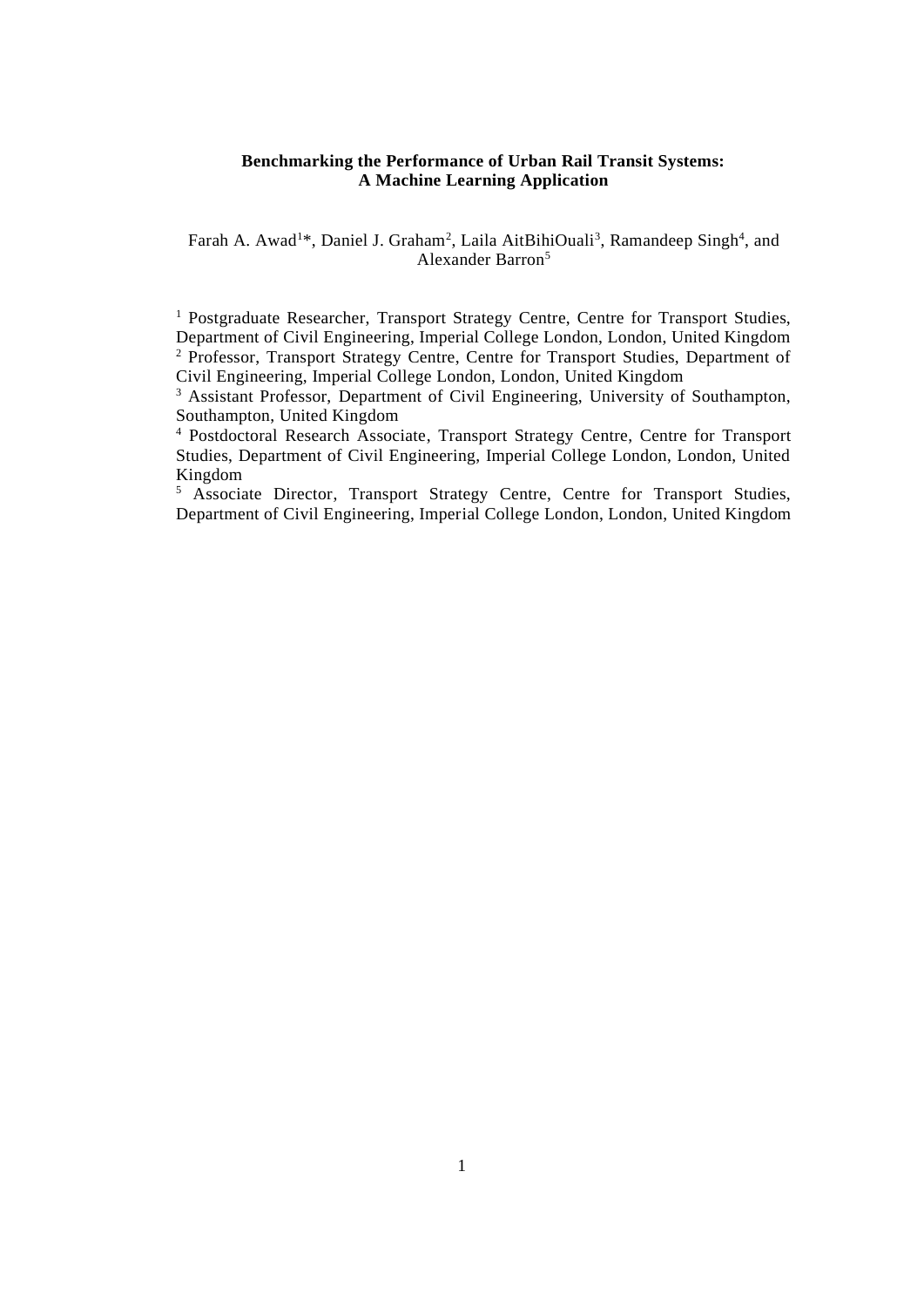# **SHORT SUMMARY**

Urban rail transit systems operate in heterogenous environments. Distinguishing between inherent performance and the role of efficiencies due to differing environmental and systemspecific characteristics is challenging. This study provides a data-driven benchmarking method which accommodates heterogeneity in operational performance among urban rail systems. Using an international dataset of 36 metros in year 2016, operators are clustered into peer groups through clustering algorithms based on operational characteristics. ANOVA and post-hoc tests are then applied to explore variations between clusters. Finally, efficiency performance benchmarking is conducted through Data Envelopment Analysis. Our clustering results corroborate to the natural geographic grouping of the systems. Moreover, our results show that the use of an aggregated index is inadequate to represent the operator's overall quality-of-service. Finally, results show that clustering operators into groups based on similarities in their operational characteristics would introduce more meaningful benchmarks for best practices as they are more likely to be attainable.

**Keywords:** benchmarking, cluster analysis, DEA, performance evaluation, urban rail

## **1. INTRODUCTION**

Benchmarking practices allow for the comparison of performance between operators which is important for identifying service dimensions with poor performance and best practices to improve it. Urban rail transit (URT) systems are typically monopolies with no systems operating in the same area that could allow for a comparison of performance. Hence, international benchmarking practices are necessary. However, their heterogeneity in terms of operational characteristics and external influences makes it difficult to recognize inherent performance. There are many elements of URT performance. For instance, financial, environmental, and operational performance. Inherent performance is not observed. However, different key performance indicators (KPIs) measure some combination of inherent performance and environmental or exogenous advantage.

Financial performance is normally estimated as a measure of efficiency where the output of the service is represented through measures of the supplied service, or the demand. However, operational characteristics of the service, which are directly related to the service quality perceived by the passengers, also vary among operators. URT Quality-of-service is complex, fuzzy, and is composed of many indicators with many interactions among them. Therefore, the assumption of homogeneity of service quality, which is conventional in public transit efficiency studies, may provide misleading results and unrealistic best practice setting as operators which have vast differences in their operational characteristics are compared together.

Moreover, the efficiency of URT is affected by a range of internal and external influences, for instance, the scale and density of operations (Anupriya et al. 2020; Graham 2008), population density ( Lobo and Couto, 2016), economic vibrancy (Graham 2008; Lobo et al. 2016), and the governance structure (Jain *et al.*, 2008). Therefore, distinguishing between inherent performance of firms and the role of efficiencies due to differing environmental and system-specific characteristics poses a methodological challenge.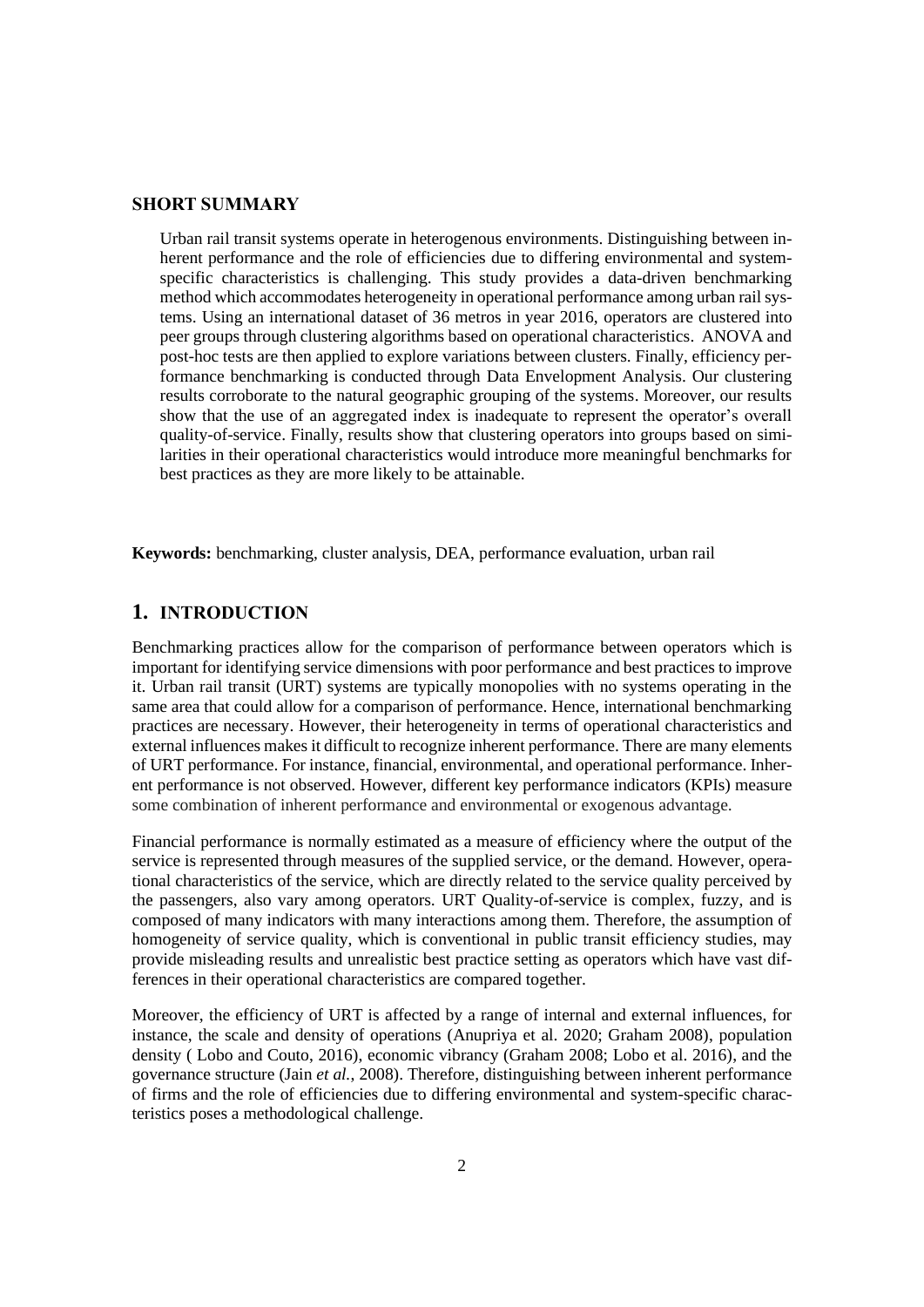Efficiency studies of public services fall under four main categories (Estruch-juan et al. 2020): partial efficiency measures (e.g. Santos *et al.*, 2010; Tsai and Mulley, 2013; Allen, 2014), average efficiency measures (e.g. Anupriya *et al.*, 2020), econometric frontier methods (e.g. Lobo and Couto, 2016), and non-parametric frontier methods (e.g. Graham, 2008; Jain *et al.*, 2008). Although some of these measures control for the effects of certain exogenous variables, withal they result in an aggregate analysis across all operators that provide different levels of service and operate under varied conditions. The objective of this study is to propose a systemic data-driven approach to accommodate heterogeneity in URT by reducing the influence of exogenous factors and operational characteristics on efficiency metrics. While variance in performance is necessary for benchmarking, by forming logical groupings of operators we can seek to reduce the influence of heterogeneity that is not related to inherent performance.

Cluster Analysis (CA) (Driver et al. 1932) is an unsupervised machine learning method which identifies patterns based on similarities within the dataset. CA has been used in the public transit literature to create peer groups. For instance, transit operators have been clustered based on characteristics of the operating environment (Arndt et al. 2011), and based on traditional drivers of productivity such as service supply, network length, and city characteristics (Karlaftis et al. 2002; Ripplinger 2010; Zemp et al. 2011). Moreover, on a city/country level, CA was applied to obtain peer groups based on indicators of sustainability of their transit systems (Alonso et al. 2015; Persia et al. 2016; Shen et al. 2020), based on ridership influencing factors (Ederer et al. 2019), and based on their accessibility (Hawas et al. 2016). In a significant contribution by Fielding *et al.* (1985), bus operators were classified based on similar operational indicators including speed, peak-to-base ratio, number of peak vehicles, and total vehicle miles. The findings shed light on the importance of contextualizing benchmarks used for performance comparisons based on operational characteristics. We note that indicators used to classify systems have mainly focused on traditional productivity inputs and characteristics of the operating environment. However, operational characteristics to classify transit operators have rarely been used. Moreover, cross-country analysis for public transit systems has only been done on a macro-level using aggregated city/country data.

In this study, we apply machine learning clustering algorithms to group URT operators into peer groups, based indicators of operational characteristics to undertake like-for-like comparisons, and to investigate the correlations between dimensions of the service and characteristics of the system to better understand differences in performance. As far as the authors are aware, this is the first study on URT which applies clustering algorithms to create peer groups for performance comparisons which bridges a major gap in the benchmarking literature by accounting for the heterogeneity and interdependencies among different service dimensions.

# **2. METHODOLOGY**

The methodological framework is demonstrated in Figure 1. It includes four main steps which are detailed below.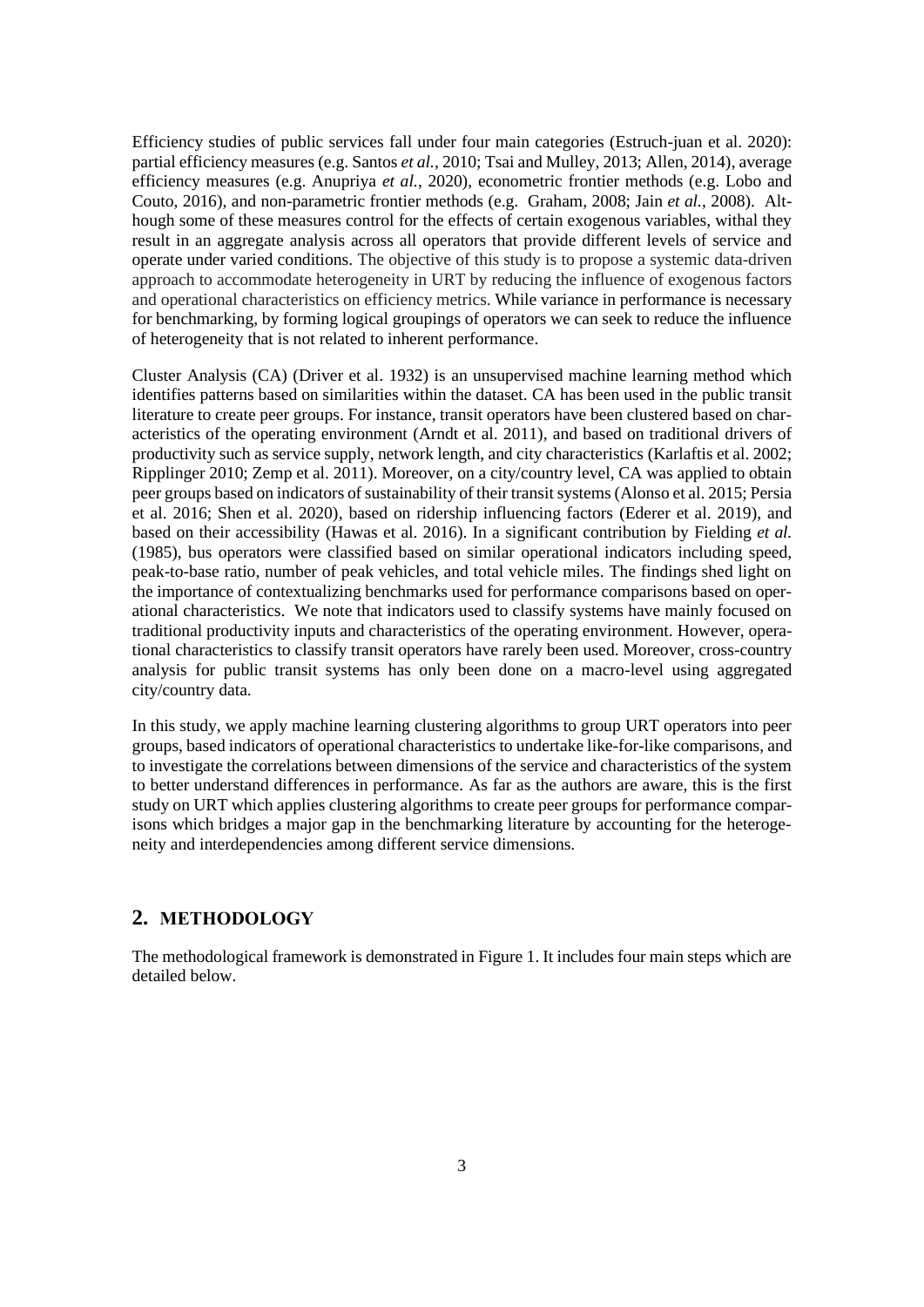

**Fig. 1. Proposed Framework for Research Design**

#### *Indicators*

To choose representative indicators of operational characteristics, we first apply Principal Components Analysis (PCA) (Hotelling 1933). PCA is a factor analysis method which applies projection methods on multivariate data to produce orthogonal linear combinations of the original variables. We retain principal components explaining at least 50% of the variance in the data. Next, indicators with loadings having an absolute value of at least 0.25 are retained. Finally, four indicators are chosen after referring to the Coefficient of Variation and Pearson Correlation Coefficients as the goal is to find indicators that have enough variation to generate distinct clusters while providing enough information about different dimensions of the service.

#### *Cluster Analysis*

In CA, unlabelled data is grouped into distinct clusters where similarity within a cluster is maximized, while similarity between clusters in minimized. Three clustering algorithms are applied: K-means, K-medoids, and agglomerative hierarchical clustering. The optimal algorithm is chosen based on the Silhouette coefficient and Dunn index.

In K-means, cluster centroids are represented by the means. Clusters are randomly initialized, then the mean is continuously updated through an iterative process where the objective is to minimize the total within-cluster variation. The within-cluster variation of cluster  $(C_I)$  is defined as follows:

$$
W(C_I) = \sum_{i \in C_I} (i - \mu_I)^2 \tag{1}
$$

Where *i* is an object assigned to cluster  $C_I$ , and  $\mu_I$  is the mean of the objects assigned to that cluster. Hence, the total within cluster variation is defined as follows:

$$
TW = \sum_{k=1}^{K} W(C_k) \tag{2}
$$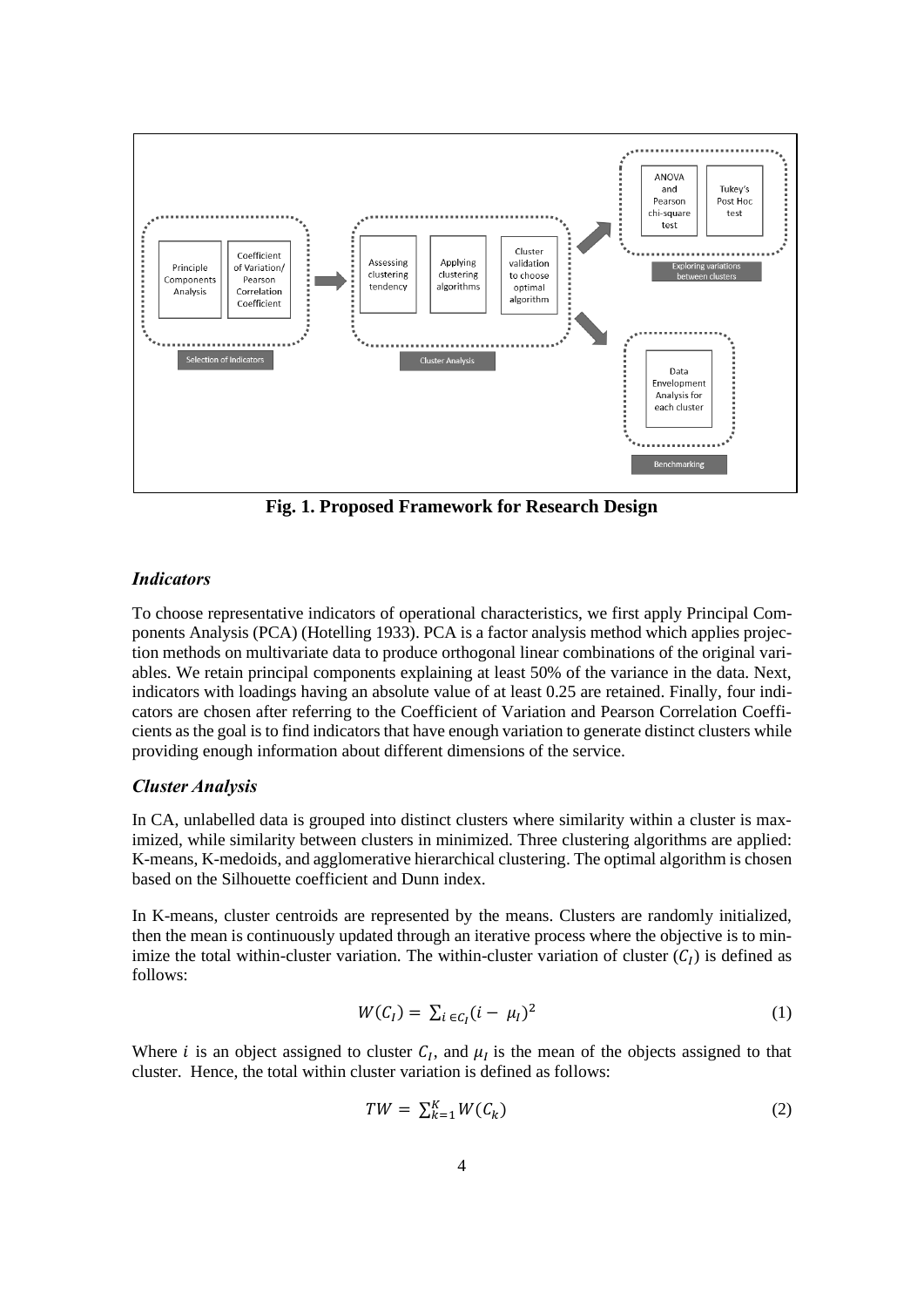K-medoids may be considered as a robust extension to the K-means algorithm where representative objects (*medoids*) are assigned as centroids rather than means. The objective is to minimize the sum of the distances (DS) of the objects to their medoids which can be represented as follows:

$$
DS = \sum_{k=1}^{K} \sum_{i \in C_I} d(i, M_I)
$$
 (3)

Where *d* is the distance between an object assigned to cluster  $C_l$  and the medoid  $M_l$  of that cluster. Hence, each medoid is swapped with each non-medoid object while computing the objective function. This process is continued until the objective function can no longer be minimized.

In agglomerative algorithms, the dissimilarity matrix is computed first. Then, a linkage function uses the distances provided by the dissimilarity matrix to cluster all objects into pairs based on the minimum distance between each two clusters. In a sequential process, clusters are grouped into larger clusters until all objects are grouped into one cluster. Ward's minimum variance linkage method calculates the distance (D) between two clusters  $C_I$  and  $C_I$  as the minimum total within-cluster variance by merging the clusters with minimum distance at each step as follows:

$$
D(C_{I}C_{J}) = \frac{N_{I}N_{J}}{N_{I}+N_{J}}(\mu_{I}-\mu_{J})^{2}
$$
\n(4)

Where  $N_I$  and  $N_J$  are the number of objects in clusters  $C_I$  and  $C_J$ , respectively; and  $\mu_I$  and  $\mu_J$  are the means of clusters  $C_I$  and  $C_J$ , respectively.

## *Exploring Variations between Clusters*

We explore the differences between clusters in terms of operational characteristics and exogenous influences. The analysis of variance (ANOVA) is applied to test whether the differences in features are statistically significant between clusters. The features which are found to have significant differences between clusters are further analyzed using the Tukey's post-hoc test (Tukey 1949). This test identifies which clusters are different from the others based on the studentized range distribution. It compares the means of all possible pairs of groups which identifies distinct features of each cluster.

## *Efficiency Performance Benchmarking using DEA*

We use Data Envelopment Analysis (DEA) to obtain efficiency scores of URT operators relative to the performance of identified best-performers. Two models are estimated and compared, the first model estimates efficiency scores using the whole dataset, while the second model estimates efficiency scores for one cluster only. The DEA specification can be represented as follows:

min

$$
\text{s.t} \begin{cases} \sum_{k} \lambda_{k} X_{k} \leq \psi X_{o} \\ \sum_{k} \lambda_{k} Y_{k} \geq \psi Y_{o} \\ \sum_{k} \lambda_{k} = 1 \\ \lambda \geq 0 \end{cases} \tag{5}
$$

where Y is a vector of outputs; X is a vector of inputs;  $K, k = 1, ..., N$  represents the set of units;  $\psi$  is the efficiency score for unit *o*, and  $\lambda$  is an N×1 vector of constants.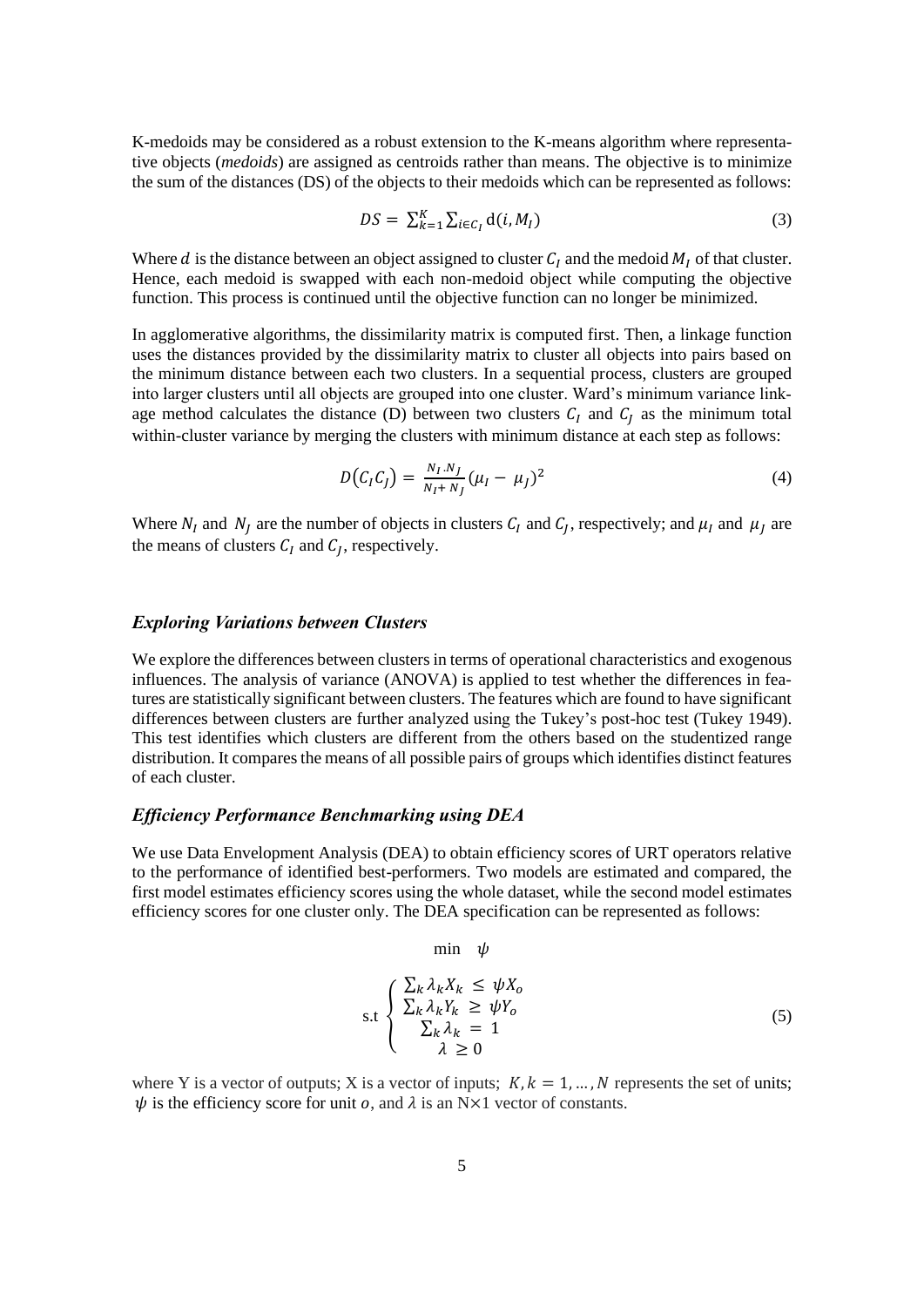We use three inputs and one output to reflect the production process of URT systems. The inputs include labor (total number of staff hours); fleet (total number of cars); and network length (km), while the output is the supplied service measured as car kilometers.

# **3. RESULTS AND DISCUSSION**

The dataset used in this study consists of 36 international URT systems in year 2016 which are shown in Figure 2. The data comes from the Community of Metros (COMET®), a global urban railway benchmarking group managed by the Transport Strategy Centre (TSC) at Imperial College London. Due to the sensitivity of the data, a confidentiality agreement requires the results to be presented in an anonymized form. Therefore, each URT is referred to by an ID indicating the geographical region to which the system operates in and a numbering which is set randomly.

In the first step, four indicators of operational characteristics were chosen as inputs for CA: capacity utilization (proxy for crowding) measured as passenger km/ capacity km; rate of fatalities (proxy for safety risk) measured as fatalities/ billion passenger km; peak-period headway measured as average seconds between cars; and the average scheduled commercial speed in km/h. Next, out of three clustering algorithms, Ward's hierarchical clustering method was found to be the most optimal, which resulted in four urban rail operator peer groups with similar operational characteristics. The dendrogram demonstrating the hierarchical classification is shown in Figure 3, and the Silhouette plot is shown in Figure 4. The first cluster contains 17 operators, all of which operate in the Asia-Pacific region (As) or in Latin America (LAm) except for one European (Eu) metro. The second cluster has 10 members which are European or North American (NAm) except for one Latin American operator. The third cluster contains one Asian-Pacific and two European members. Finally, the fourth cluster has 6 members, 5 of which are European or North American while one member is Asian-Pacific.



**Fig. 2. Geographic Distribution of URT Dataset**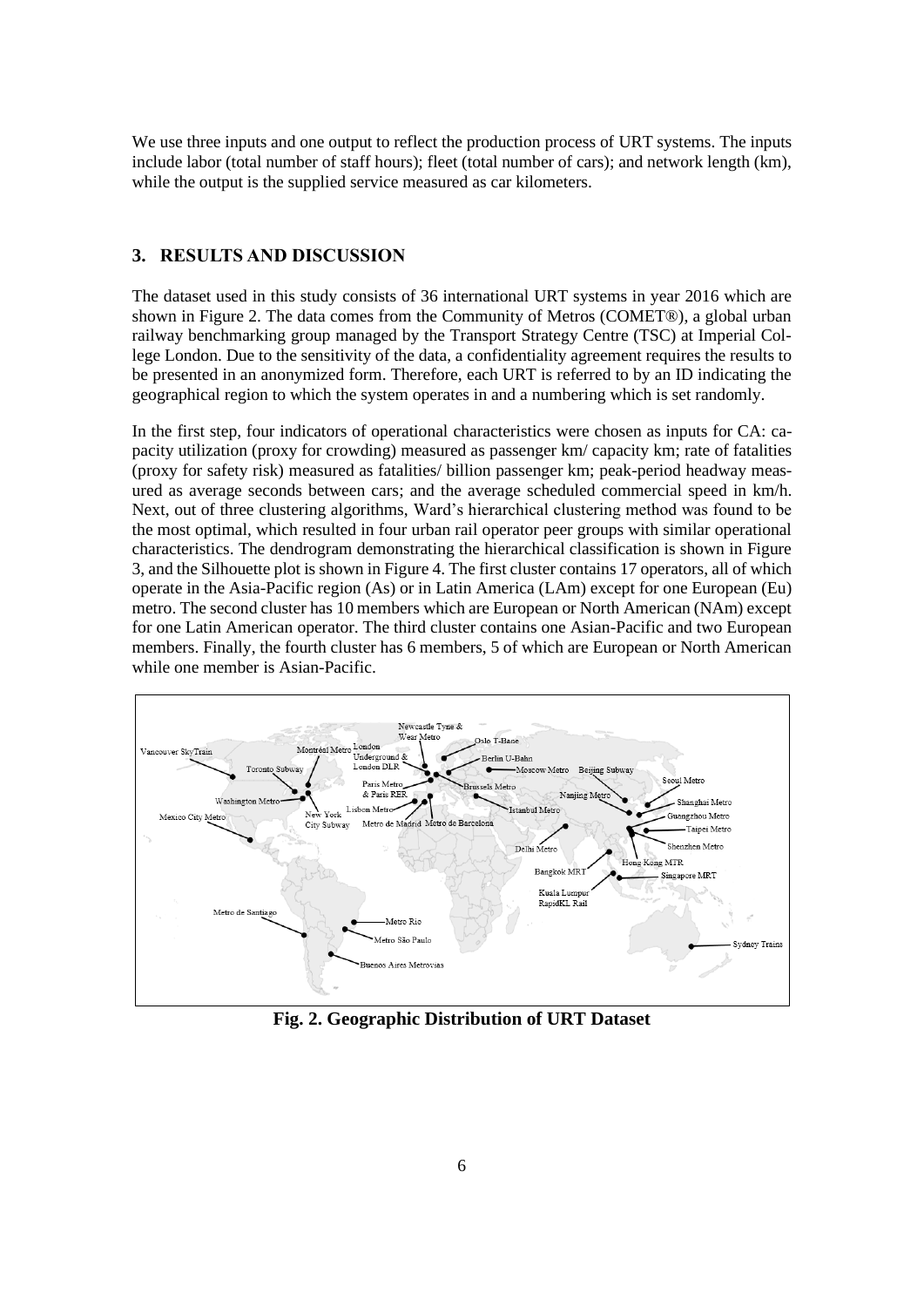

**Fig. 3. Cluster Dendrogram of URT Operators**



**Fig. 4. Hierarchical Clustering Silhouette Plot**

To better understand the distinct features of each cluster, First, we apply ANOVA and Post-hoc tests on the 4 indicators of operational characteristics used as inputs in the CA. Then we apply the tests for other indicators of performance and exogenous influences which are shown in Figure 5.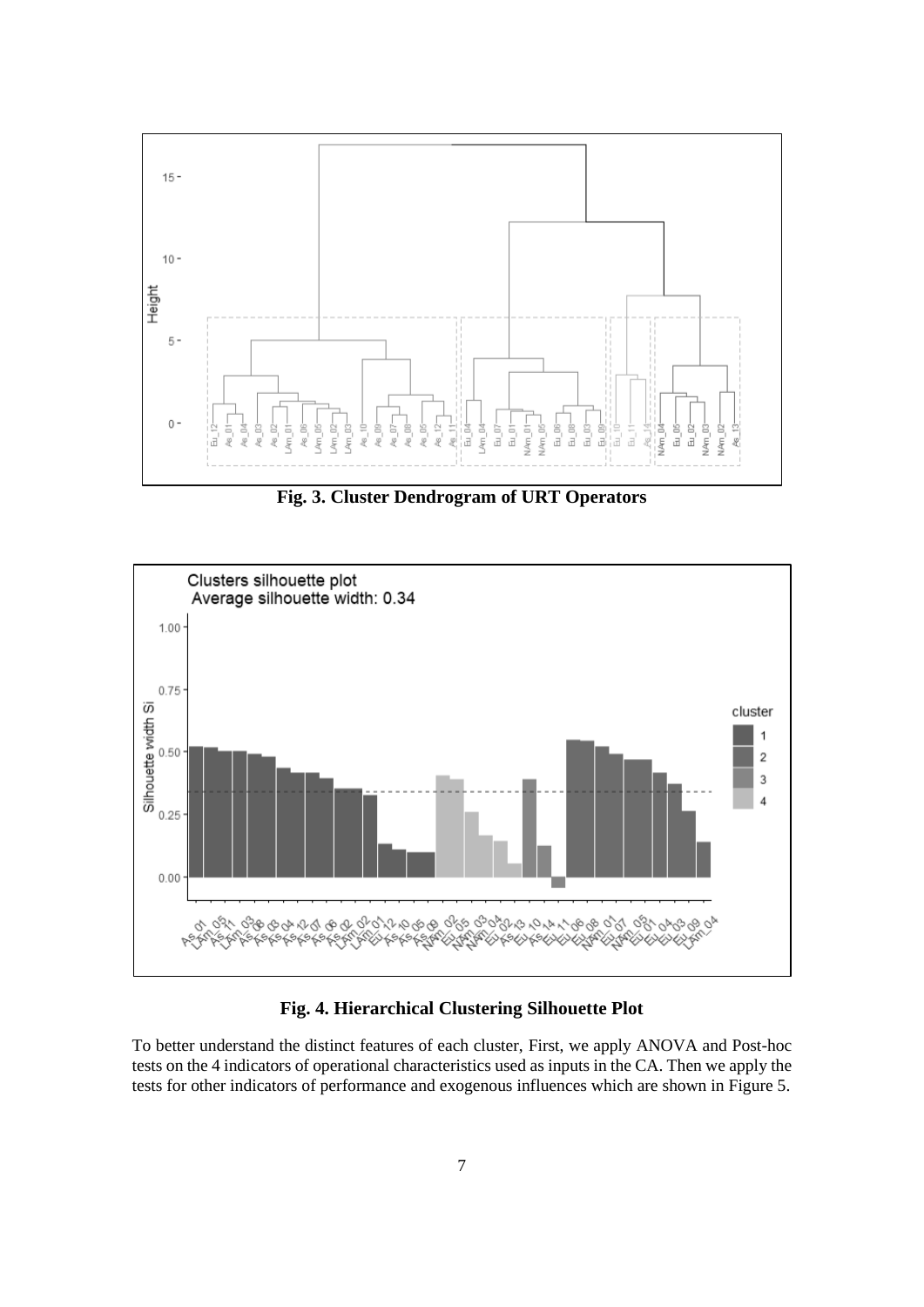

**Figure 5: Variables used to Explore Variations between Clusters**

Test results show that Cluster 1 contains newer URT systems with higher crowding; higher safety; and have more station facilities. Systems in this cluster also operate in regions with lower economic vibrancy; have higher demand; and provide higher service density. Cluster 2 contains systems which operate in lower speed and have shorter distances between stations. Systems in Cluster 3 have lower crowding; lower safety; and lower peak-period headway. Finally, systems in Cluster 4 have higher speeds and higher passenger delay rates.

Furthermore, energy efficiency and cost efficiency do not significantly differ between clusters. We note however, that Cluster 1 has a significantly higher energy effectiveness and cost effectiveness. This is likely due to its higher passenger load. Nevertheless, the network size and the supplied level of service do not differ between groups. This may indicate that the increase in the resources required to accommodate an increase in demand is less than proportional to the increase in ridership. Results also show that operational characteristics which reflect on the quality-ofservice experienced by the user, does not seem to be correlated with traditional drivers of productivity. Therefore, using financial indicators as the sole indicators of performance may be misleading as they would give an incomplete picture of performance.

In the final step, two DEA models are estimated to explore the significance of creating contextualized peer groups in efficiency studies. The first model estimates efficiency scores using the whole dataset, while the second model includes only members of Cluster 1. Results from the two models are shown in Table 1. We find that by comparing operators within a cluster, efficiency scores are higher, and more efficient units are detected. This may indicate that part of the inefficiencies obtained in the first model were due to differences in operational practices or technologies, which would be difficult to alter. Therefore, comparing operators with similar operational characteristics would be more useful for detecting best practices that can be applied by inefficient operators to improve their productivity.

# **4. CONCLUSIONS**

We present an improved method for transit performance benchmarking by analytically constructing operator peer groups with similar operational characteristics to enable like-for-like comparisons, which has not been done so far in the urban rail literature. Our results show that benchmarking members of a cluster with similar operational characteristics generates higher efficiency scores, and more efficient units are detected. This indicates that benchmarking operators with high heterogeneity gives misleading results as exogenous influences are interpreted as inefficiency. Therefore, comparing operators with similar operational characteristics would be more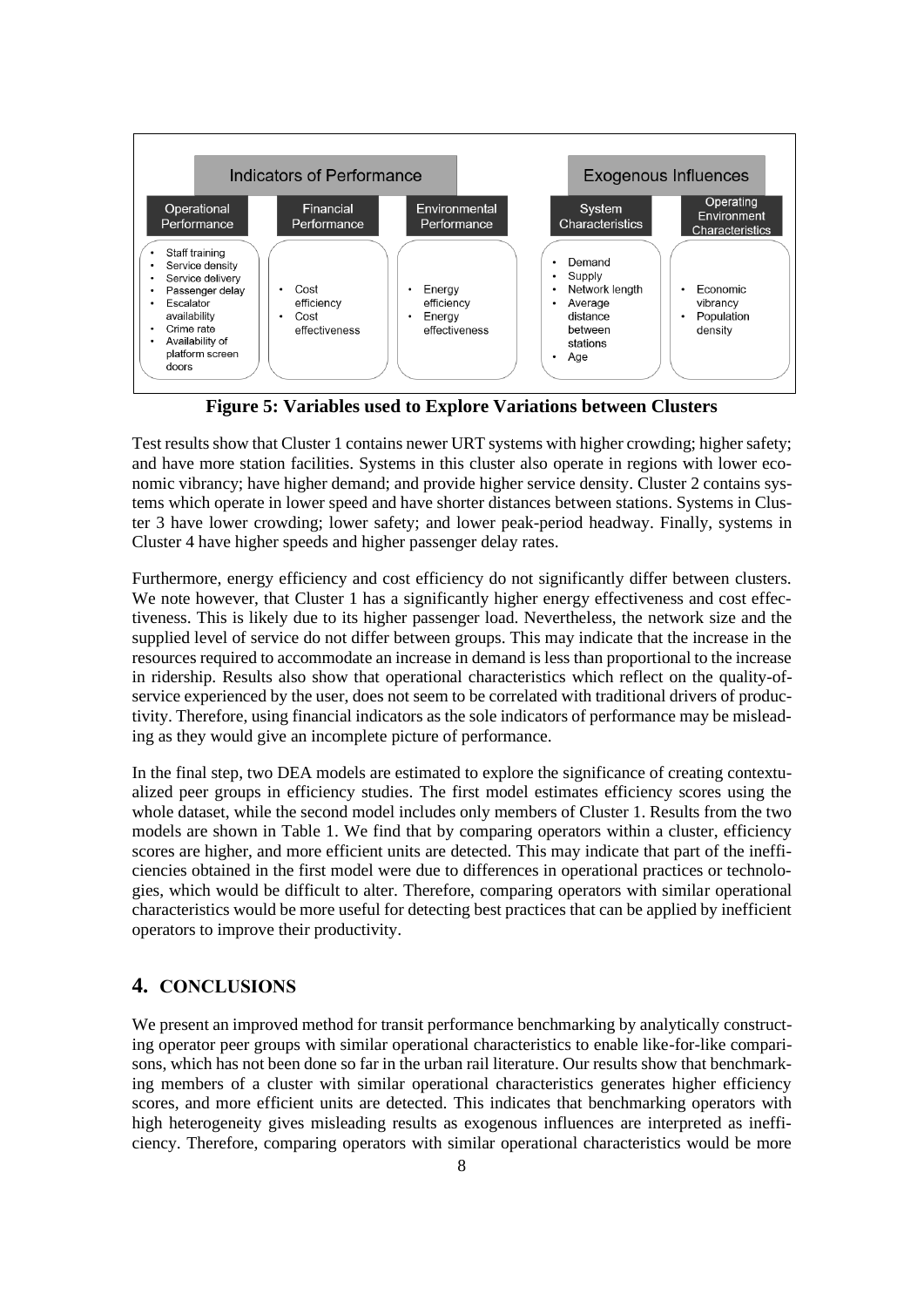useful for detecting best practices that can be applied by inefficient operators to improve their efficiency. The analysis of variations between clusters emphasize that the use of a single aggregated index is inadequate to represent the operator's overall quality-of-service. Moreover, the clustering results corroborate to the natural geographic grouping of the URT systems, which draw attention to the importance of considering heterogeneity in terms of cultural and city-specific characteristics. This methodology addresses future transport needs as it provides a reference for urban rail operators by examining the outcomes of best performers in each cluster and using the lessons learned from other systems. This will enable them to make informed decisions on service planning and resource allocation which can provide substantial time and money savings.

| ID       | <b>Efficiency Scores</b>   | <b>Efficiency Score</b> |
|----------|----------------------------|-------------------------|
|          | (relative to the whole da- | (relative to members of |
|          | taset)                     | Cluster 1)              |
| $As_01$  | 0.760                      | 0.760                   |
| $As_02$  | 0.960                      | 0.977                   |
| $As_03$  | 0.839                      | 0.843                   |
| $As_04$  | 1.000                      | 1.000                   |
| $As_05$  | 0.785                      | 0.817                   |
| $As_0$   | 0.753                      | 1.000                   |
| $As_0$   | 0.866                      | 0.972                   |
| $As_0$   | 0.852                      | 0.852                   |
| As 09    | 0.723                      | 0.813                   |
| As 10    | 1.000                      | 1.000                   |
| $As_11$  | 0.687                      | 0.709                   |
| $As_12$  | 0.755                      | 1.000                   |
| $LAm_01$ | 0.859                      | 0.866                   |
| $LAm_02$ | 0.857                      | 0.909                   |
| $LAm_03$ | 1.000                      | 1.000                   |
| $LAm$ 05 | 0.833                      | 1.000                   |
| $Eu_12$  | 1.000                      | 1.000                   |

**Table 1. DEA efficiency scores for members of Cluster 1**

### **ACKNOWLEDGMENT**

We thank the members of the COMET consortia for providing their data for this research.

### **REFERENCES**

- Allen, DW. 2014. "Economies of Scale in Operating Costs for LRT and Streetcars." In *Compendium of Papers of the 93rd Transportation Research Board Annual Meeting*, Washington, DC.
- Alonso, Andrea, Andrés Monzón, and Rocío Cascajo. 2015. "Comparative Analysis of Passenger Transport Sustainability in European Cities." *Ecological Indicators* 48: 578–92.
- Anupriya et al. 2020. "Understanding the Costs of Urban Rail Transport Operations." *Transportation Research Part B: Methodological* 138: 292–316.
- Arndt, Jeffrey, Suzie Edrington, Matthew Sandidge, and Luca Quadrifoglio. 2011. 7 *Peer Grouping and Performance Measurement to Improve Rural and Urban Transit in Texas*